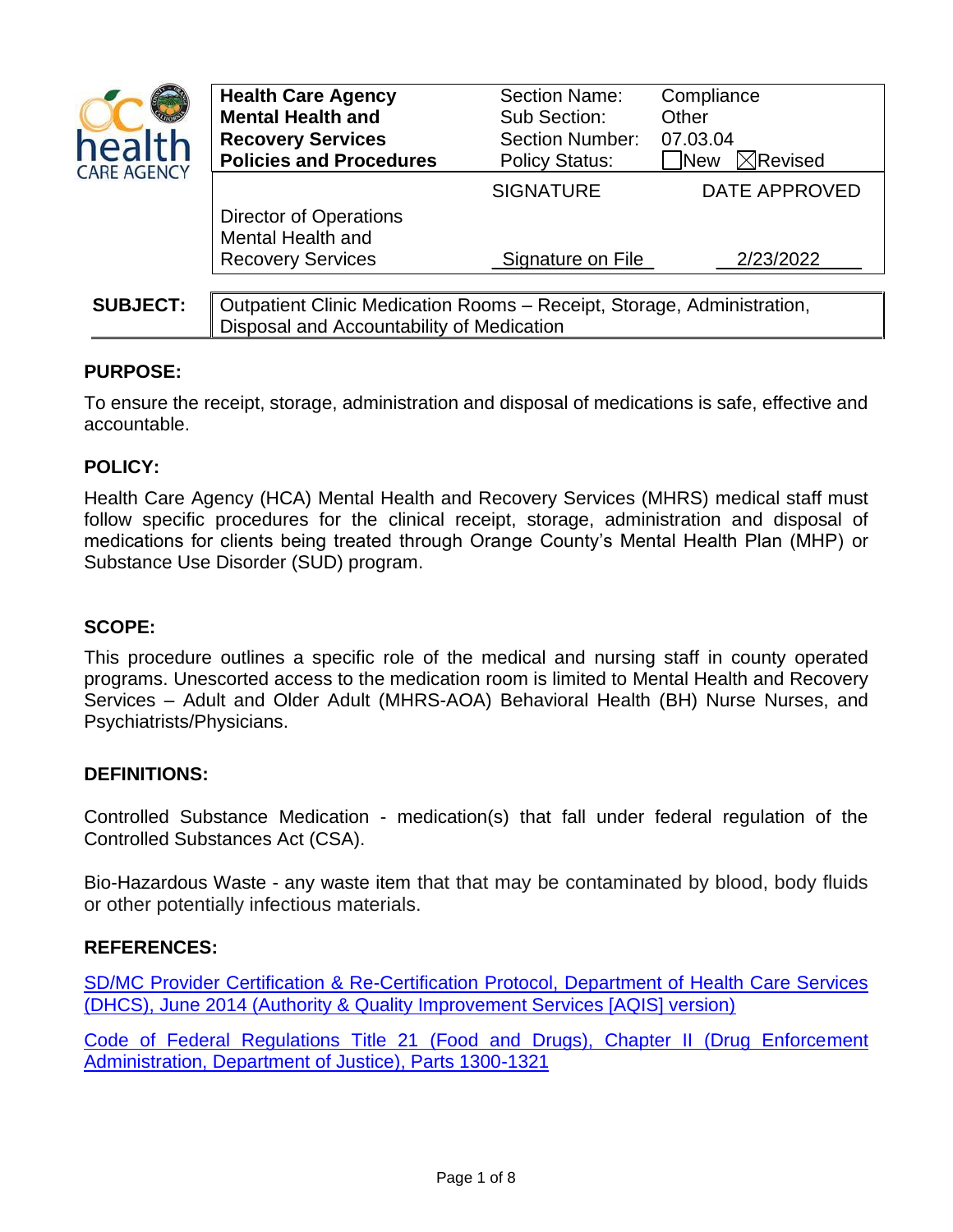**SUBJECT:** Outpatient Clinic Medication Rooms – Receipt, Storage, Administration, Disposal and Accountability of Medication

# **FORMS:**

[Medication Refrigerator and Room Temperature Record \(F346-709 Rev.12/21\)](http://www.ochealthinfo.com/bhs/about/cys/support/certification) 

Record of Medication (Non-Controlled [Substances\) Receipt, Storage, Administration and](http://www.ochealthinfo.com/bhs/about/cys/support/certification)  [Disposal \(F346-710 Rev.](http://www.ochealthinfo.com/bhs/about/cys/support/certification) 12/21)

Record of Medication Receipt, Storage, Administration and Disposal (Controlled Substances) (AQIS SUD Controlled Rev. 12/21)

Daily Record of Medication Storage (Controlled) (AQIS SUD Controlled Rev. 12/21)

[Orange County Mental Health & Recovery Services](http://www.ochealthinfo.com/bhs/about/cys/support/certification) Medication Room Annual Review Checklist [\(Rev. 2/22\)](http://www.ochealthinfo.com/bhs/about/cys/support/certification)

#### **PROCEDURE:**

- I. All sample and patient specific medications shall be used exclusively for the treatment of patients under a current MHP or SUD episode of care.
- II. Acquired Medications
	- A. All acquired medications shall be recorded by the clinic nursing staff in the Record of Medication (Non-Controlled Substances) Receipt, Storage, Administration and Disposal (F346-710 Rev. 12/21) or Record of Medication Receipt, Storage, Administration and Disposal (Controlled Substances) (AQIS SUD Controlled Rev. 12/21). This form shall be referred to as Medication Log for the purposes of this document, and shall be stored in a locked cabinet in the medication room.
	- B. All acquired medications (Patient Specific, Samples, Patient Returned/Unused) entering the facility shall be logged sequentially and will note as appropriate: Name of the Patient, Date Ordered (N/A may be written in log for subsequent refills if initial order date of medication prescribed remains unchanged), Date Received, Expiration Date, Medication Name, Strength and Quantity, Name of issuing pharmacy, Type of Medication (Sample, Patient Specific, Patient Returned) and staff initials.
		- 1**.** All events involving controlled substance medications (receipt, administration, return and disposal) require the signatures of two licensed HCA clinical staff. The primary signature must always be a medically licensed staff (MHRS-AOA Psychiatrist/Physician or MHRS-AOA BH Nurse), but the second/witness signature may be a non-medically Board of Behavioral Sciences (BBS) or Board of Psychology (BOP) licensed or registered staff.
	- C. Sample medications shall be stored only in the medication room.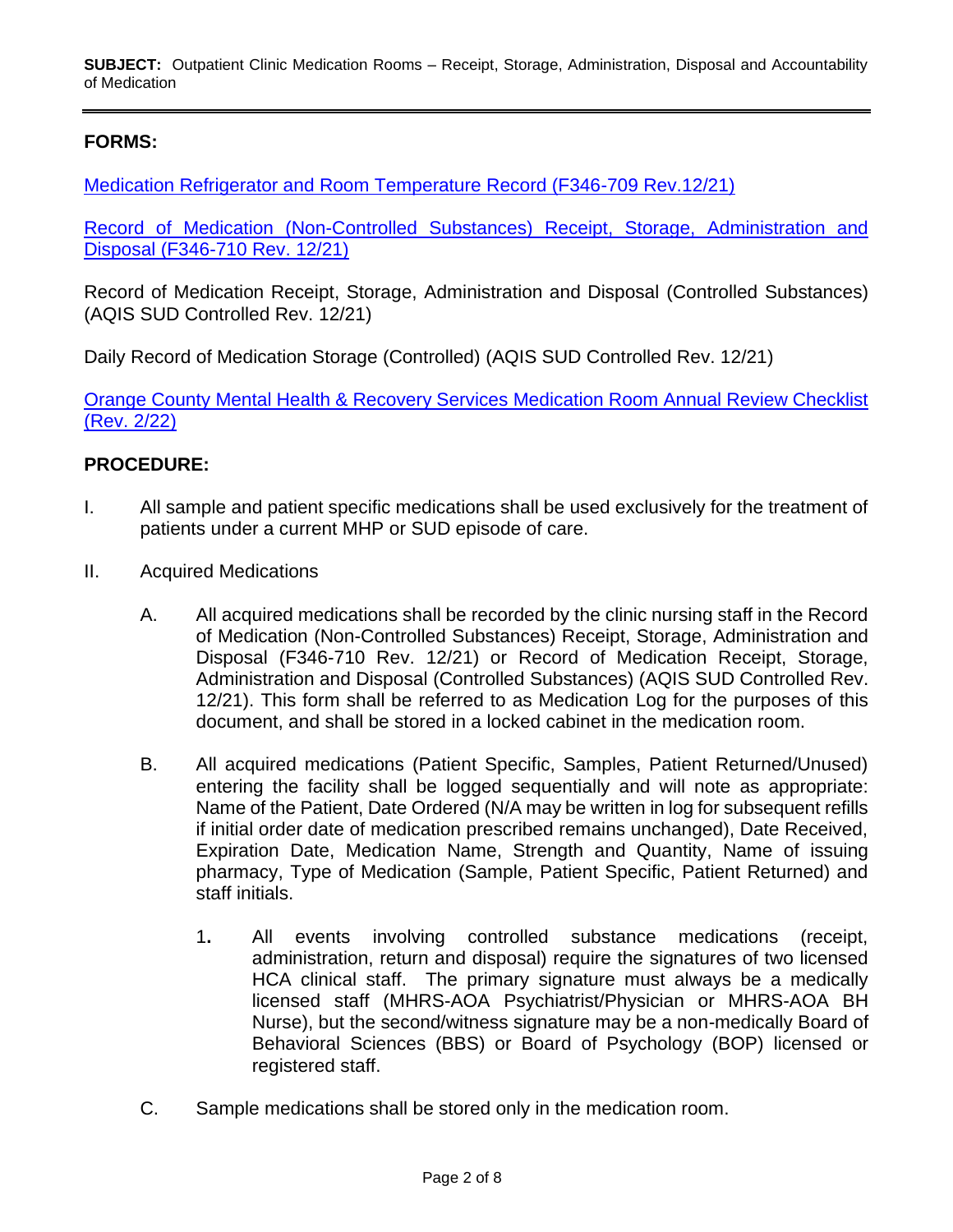- III. For medications obtained by prescription, staff shall ensure that prescription labels are in compliance with federal and state laws, showing: Name of the patient, Name of the Prescriber, Name of the medication, Dosage/Strength, Route of administration, Frequency, Quantity of contents, Indications and Usage (when applicable), and Date of expiration.
- IV. To demonstrate accountability for each medication, each line entry on the Medication Log must track receipt of every type (patient specific, sample, patient return) of medication received, administered or disposed/destroyed and all applicable sections of the log must be entirely completed.
- V. Expired medication shall be removed immediately from storage and placed in a disposal container located in a locked cabinet. Tracking the expired medication must be entered into the Medication Log demonstrating accountability and must include Date, Prescription number, Amount of Medication Destroyed/Returned, Type (waste, return, finished) and signatures of two witnesses.
- VI. Copies of the receipt from the pharmacy or pharmaceutical company shall be kept in a binder or with the Medication Log in the medication room for three years.
- VII. Nursing staff work with the front office staff when syringes and other necessary supplies are ordered. The front office staff receives the items and tracks the receipts of supplies.
- VIII. Potential Sources of Acquired Medications
	- A. No cost sample medications from pharmaceutical companies ordered by clinic physician via pharmaceutical representatives.
	- B. Prescription patient-specific medications ordered from pharmacies (Intramuscular injection (IM) medications).
	- C. Prescription medicines obtained through a Patient's Assistance Program.
	- D. Homeless patients may request that their 'patient-specific' medications (including non-psychiatric medications) be stored in the locked medication room by a psychiatrist/physician or the nursing staff. The medication must be logged in, and then logged out when returned to the patient or disposed of. When logging medications for storage, details of medication name, dose and quantity should be recorded. The medications may be disposed of as described in section XII A when the patient verbally indicates they no longer need the medications, or when the patient is discharged from the clinic.
- IX. Storage of Medication in the Medication Room
	- A. The stock of all medications and syringes shall be kept at a clinically appropriate supply to safely and effectively meet the specific needs of the individual clinic.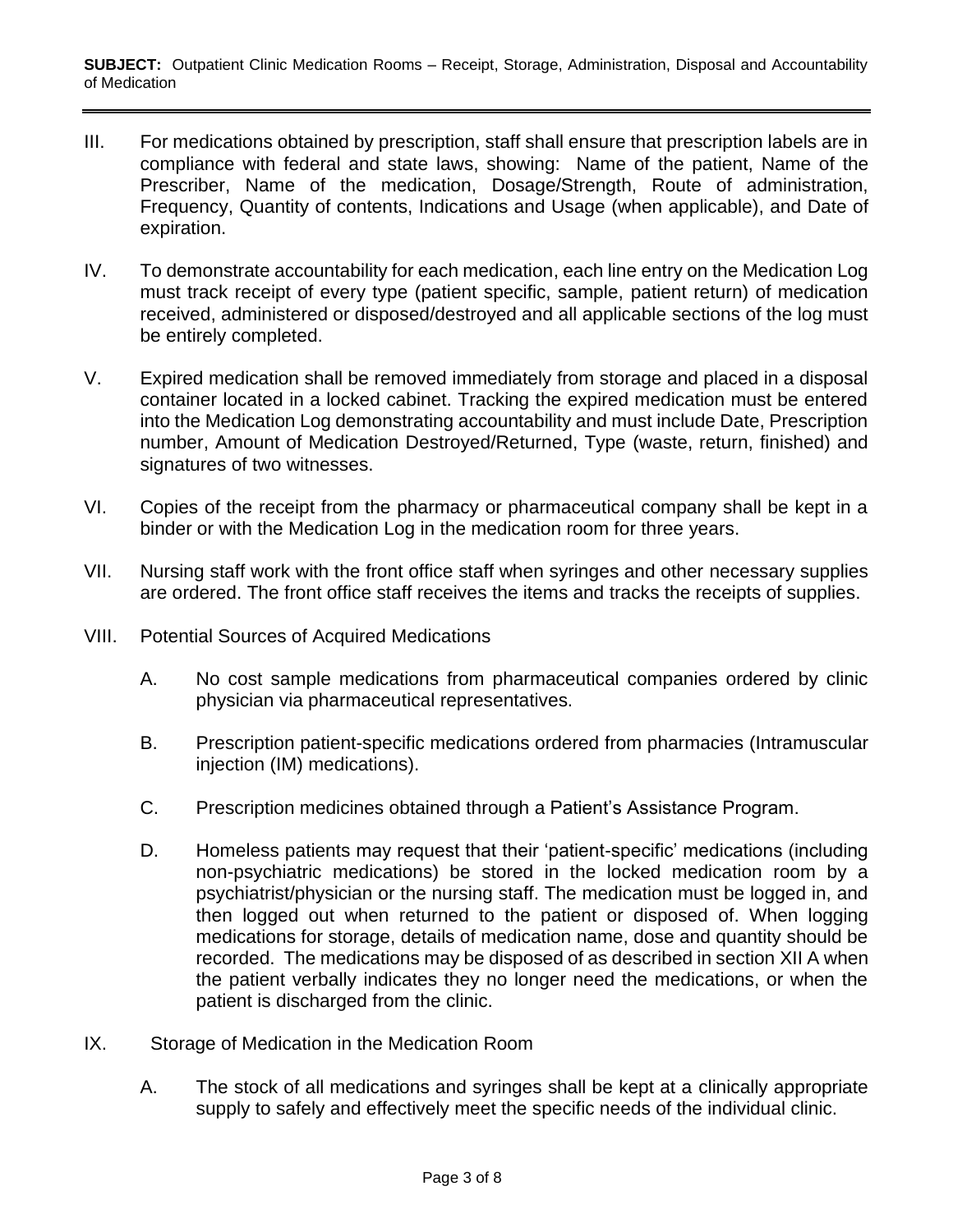- B. The clinic Psychiatrist/Physician and Nursing staff shall consult with the Service Chief/Program Manager to determine the need for medications to be acquired for storage in the clinic medication room.
- C. Medications and syringes shall be kept in a locked cabinet within a locked medication room or locked refrigerator. The medication room is to remain locked at all times—both during business hours and after-hours.
- D. Controlled substance medications require storage under two sets of locking mechanisms—double locked.
- E. The secured keys for the medication room, medication cabinet(s) and refrigerator shall be available only to medical personnel. Medical personnel shall exercise the highest level of vigilance in keeping assigned keys secured.
- F. Multiple programs sharing a medication room shall keep medications separated by program and clearly labeled.
- G. Controlled substance medications must be locked separately from other noncontrolled medications in an additional lockbox to be bolted/mounted within a locked storage cabinet or in a locked refrigerator if the medication must be stored at cold temperatures—double locked.
	- 1. The keys to the controlled substance medications lock box must be keyed differently from the lock on the cabinet or refrigerator in which it is stored. Keys to the locked cabinet or refrigerator shall not be stored in the same location as keys to the controlled substance medications lockbox. Keys to the medication cabinet/refrigerator and to the controlled substance medications lockbox shall never be accessible to anyone other than designated MHRS staff Psychiatrists/Physicians and Nurses.
	- 2. Only store controlled substance medications in designated lockboxes. Do not mix supply and storage of medications that are controlled and those that are not controlled.
	- 3. Controlled substance medication lockboxes shall only be unlocked and opened for the time needed to access a controlled substance medication for administration to a patient or for return or disposal. These lockboxes are to remain locked at all other times.
	- 4. As required with all medications, administration, return and disposal of controlled substance medications must be recorded on designated logs with all fields completed.
	- 5. Signatures from two licensed staff are required on the designated logs for all administration, return and disposal events involving controlled substance medications. The primary signature must always be a medically licensed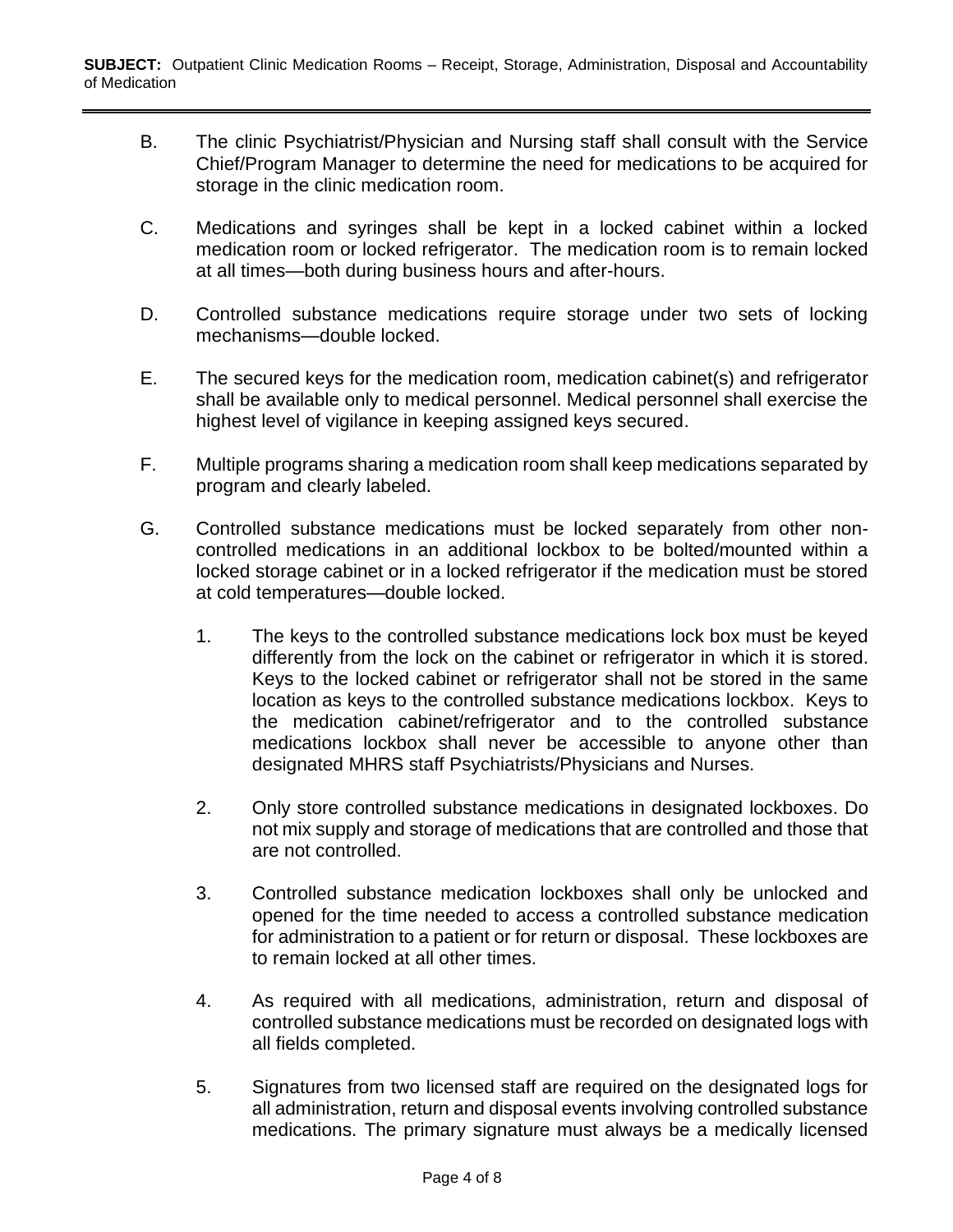staff (MHRS-AOA Psychiatrist/Physician or MHRS-AOA BH Nurse), but the second/witness signature may be a non-medically Board of Behavioral Sciences (BBS) or Board of Psychology (BOP) licensed or registered staff.

- H. All medication shall remain in its original and clearly marked packaging.
- I. Medications labeled with patient's names are for use only with that patient and shall be kept separate from samples and medications.
- J. Oral and injectable medications shall be stored separately.
- K. Expired medication shall be removed immediately and placed in the disposal/waste container (see section XII B).
- L. Opened vials of long-lasting antipsychotic medication shall be labeled with date and staff initials. These vials shall be discarded within 28 days after initial puncture, unless the manufacturer specifies a different period (longer or shorter).
- M. Medications, testing supplies, or laboratory samples requiring refrigeration shall be stored in a refrigerator maintained between 2 to 8 degrees Celsius (36 to 46 degrees Fahrenheit) and temperatures shall be monitored and logged on the Medication Refrigerator and Room Temperature Record (F346-709 Rev. 12/21) (this form shall be referred to as Temperature Log for the purpose of this document). Temperatures shall be checked on a business daily basis in the Substance Use Disorder programs and at least weekly in the Mental Health programs. When there is nothing stored in the refrigerator for extended periods of time, this shall be indicated on the Temperature Log.
- N. Room temperature medication shall be stored between 15 to 30 degrees Celsius (59 to 86 degrees Fahrenheit) and room temperature shall be monitored and recorded on the Temperature Log at least weekly.
- O. Food shall not be kept in the medication refrigerator.
- P. Externally applied medications shall be kept separate from internally administered medications.
- X. Administration/Dispensing of Medications from the Medication Room
	- A. Medication shall be administered or dispensed only when a physician's order is written in the patient's chart/Electronic Health Record (EHR) chart.
	- B. When medication is administered or dispensed, the nursing staff shall enter a progress note into the patient's chart/EHR record and complete the Medication Log: Date and Time Administered/Dispensed; Amount; Dosage; Route of Administration/Pick-up and signature of authorized staff who administered the medication.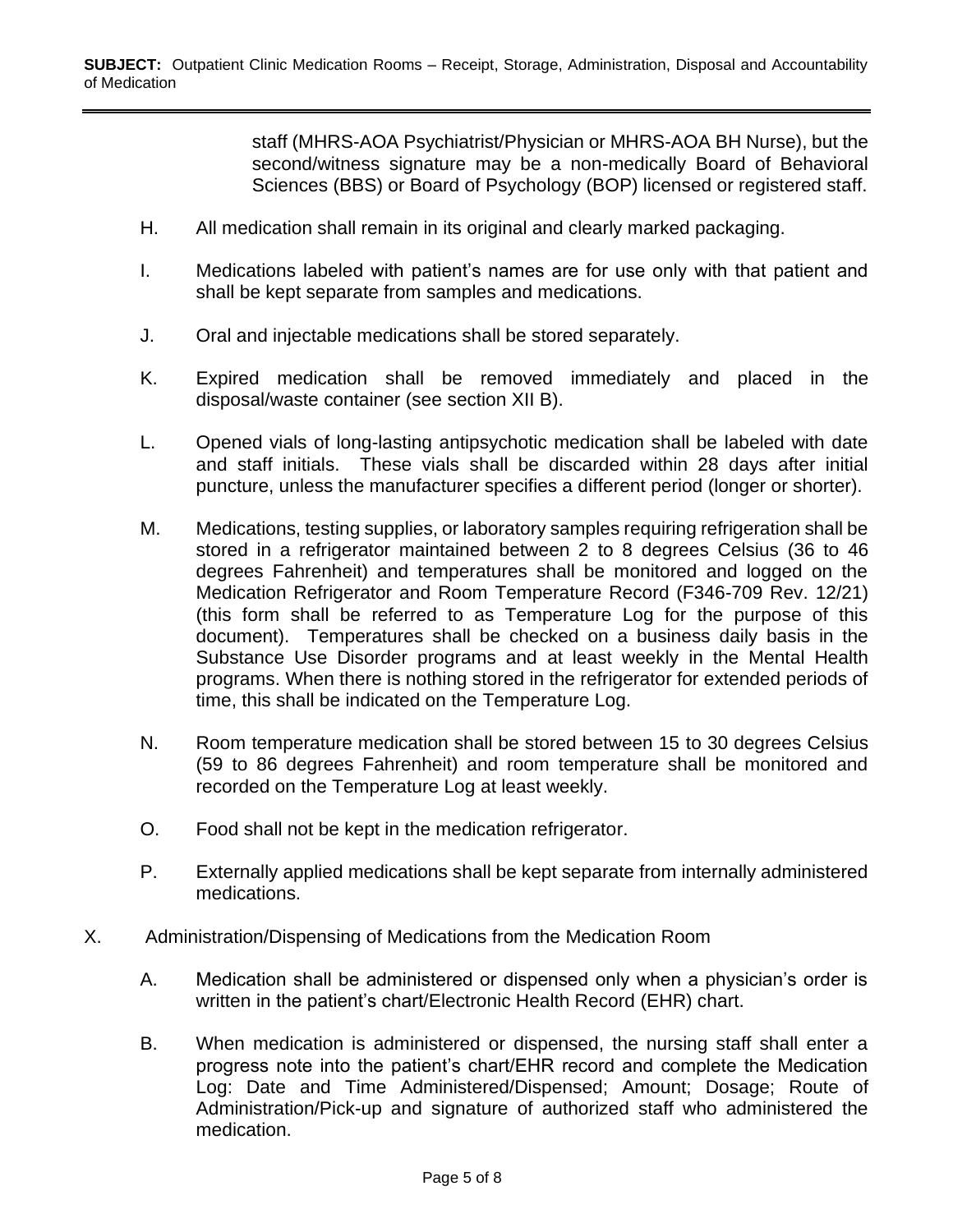- 1. Administration of controlled substance medications requires the signatures of two licensed HCA clinical staff. The primary signature must always be a medically licensed staff (MHRS-AOA Psychiatrist/Physician or MHRS-AOA BH Nurse), but the second/witness signature may be a non-medically Board of Behavioral Sciences (BBS) or Board of Psychology (BOP) licensed or registered staff.
- C. If vital signs are taken or physical observations of the injection site are made, these shall be recorded in patient's chart/EHR record.
- XI. Return of Medication
	- A. Medication that was acquired from pharmacies may be returned for possible credit if it is not needed.
	- B. All medications returned to a pharmacy must be logged on the Medication Log. Return of controlled substance medications to a pharmacy requires the signatures of two licensed HCA clinical staff. The primary signature must always be a medically licensed staff (MHRS-AOA Psychiatrist/Physician or MHRS-AOA BH Nurse), but the second/witness signature may be a non-medically Board of Behavioral Sciences (BBS) or Board of Psychology (BOP) licensed or registered staff.
	- C. A copy of the routing slip or receipt from the pharmacy shall be kept in a binder or with the Medication Log for three years.
- XII. Disposal of Medication
	- A. All disposed medication must be logged in the Disposal section of the Medication Log and must include Date, Prescription number, Amount of Medication Destroyed/Returned, Type (waste, return, finished) and signatures of two witnesses.
	- B. All other expired or unused medication is to be kept in a rigid container provided by the medical waste contractor and shall be labeled **"Pharmaceutical Waste – Incineration Only"** with the start date of when the first waste was placed inside the container.
		- 1. Disposal of controlled substance medications requires the signatures of two licensed HCA clinical staff. The primary signature must always be a medically licensed staff (MHRS-AOA Psychiatrist/Physician or MHRS-AOA BH Nurse), but the second/witness signature may be a nonmedically Board of Behavioral Sciences (BBS) or Board of Psychology (BOP) licensed or registered staff.
	- C. Nursing staff work with the front office staff when disposal containers are ordered. The front office staff tracks the receipts of disposal containers.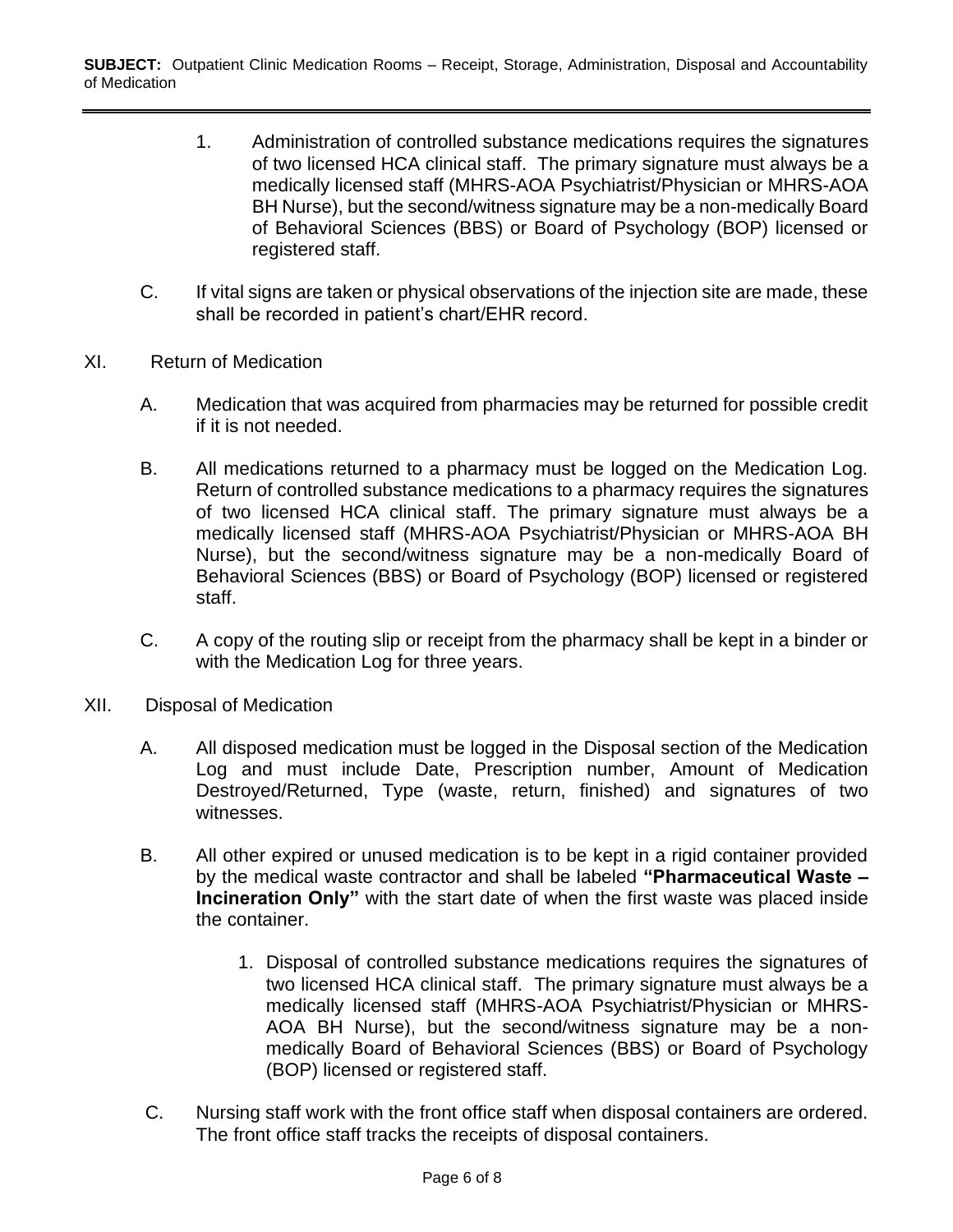- D. The medical waste contractor shall be contacted by the clinic nurse to pick up the pharmaceutical waste annually, or when the amount approaches ten pounds, whichever occurs first.
- E. A receipt from the medical waste contractor shall be kept either with the Medication Log, or in a unique binder. These receipts shall be retained for three years.
- XIII. Disposal of Non-Pharmaceutical Bio-Hazardous Waste
	- A. When all sharp-proof containers are full, they may be placed in the larger "redbagged bio-hazardous waste" containers or kept separate until pick-up.
	- B. Other potentially infectious waste, including gloves and swabs, shall be placed in "red-bagged bio-hazardous waste" containers.
	- C. All containers receiving infectious waste shall be picked up every thirty days.
	- D. A copy of the receipt shall be kept for three years in a binder or with the Medication Log.
- XIV. Transportation of patient specific medication (oral or injectable) to patient's home or between clinic sites
	- A. Medication with labels containing Protected Health Information (PHI) shall not be left in an unattended vehicle at any time.
	- B. Medical personnel will complete the Administration/Dispensing section of the Medication Log noting that medication was delivered. If client refuses medication, medication shall be logged in again after return to medication room.
	- C. Place PHI-labeled medication and PHI documentation in a locked compartment, such as: locked carrier, banker's bag or locked trunk of a vehicle. If placed in the locked trunk of a vehicle, a separate locked container is not required.
	- D. When transporting injectable medication to a site other than another County clinic, medical personnel will also transport a sharps disposable container.
	- E. Controlled substance medications shall not be transported off site from County clinics.
- XV. Review and Monitoring of the Medication Room
	- A. The stock of all controlled substance medications must be confirmed and recorded at the start of each clinic business day. A medically licensed staff (MHRS-AOA Psychiatrist/Physician or MHRS-AOA BH Nurse), must count the stock of all controlled substance medications as listed on the Medication Log and compare